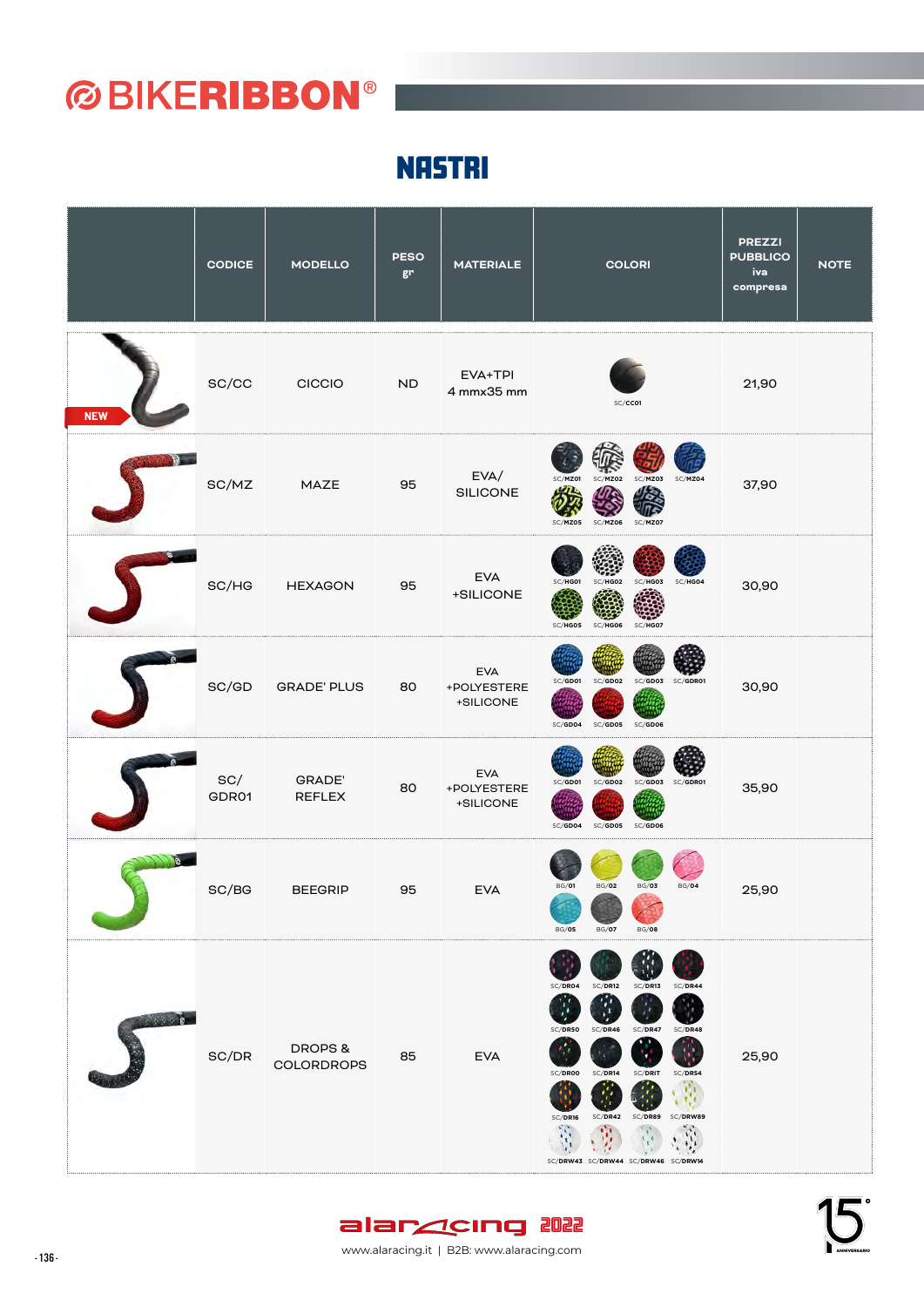### **NASTRI**

| <b>CODICE</b> | <b>MODELLO</b>                      | <b>PESO</b><br>gr | <b>MATERIALE</b>              | <b>COLORI</b>                                                                                                                                                                                                                                                         | <b>PREZZI</b><br><b>PUBBLICO</b><br>iva<br>compresa | <b>NOTE</b> |            |
|---------------|-------------------------------------|-------------------|-------------------------------|-----------------------------------------------------------------------------------------------------------------------------------------------------------------------------------------------------------------------------------------------------------------------|-----------------------------------------------------|-------------|------------|
| SC/RB         | <b>SCRUB</b>                        | 105               | <b>EVA</b>                    | SC/RB01<br>SC/RB01-B SC/RB01-R<br>SC/RB01-W<br>ERIBBI<br>BIKE<br><b>BON</b><br>SC/RB02 SC/RB02-B SC/RB02-O SC/RB02-R<br>SC/RB03<br>SC/RB06 SC/RB06-BU                                                                                                                 | 16,90                                               |             |            |
| SC/CO         | <b>CORK PLUS</b><br>(senza sughero) | 45                | EVA+CORK                      | SC/CO12<br>SC/CO13<br>SC/CO14<br>$SC$ $CO15$<br>SC/CO42<br>$SC$ $CO43$<br>SC/CO16<br>SC/CO41<br>SC/CO44<br>$SC$ $CO45$<br>SC/CO46<br>SC/CO47<br>SC/CO50<br><b>SC/CO53</b><br>SC/CO48<br>SC/CO49<br>$SC$ $CO$ 54<br><b>SC/CO55</b><br><b>SC/CO89</b><br><b>SC/CO56</b> | 9,90                                                |             |            |
| SC/CG         | CORK GEL EVO                        |                   | <b>EVA</b><br>+CORK<br>$+GEL$ | SC/CG01<br>SC/CG02<br>SC/CG09<br>SC/CG03                                                                                                                                                                                                                              | 17,90                                               |             | <b>NEW</b> |
| SC/JU         | <b>JUNGLE</b>                       | 55                | <b>EVA</b>                    | SC/JU01<br>SC/JU02<br>SC/JU03<br>SC/JU04<br>SC/JU06                                                                                                                                                                                                                   | 13,90                                               |             |            |
| SC/ES         | EOLO SOFT                           | 65                | <b>EVA</b>                    | SC/ES99<br>SC/ES98<br><b>SC/ES100</b><br>SC/ES97<br>ים.<br><b>SC/ES105</b><br>SC/ES101<br>SC/ES102<br>SC/ES106 SC/ES107 SC/ES108                                                                                                                                      | 14,90                                               |             |            |

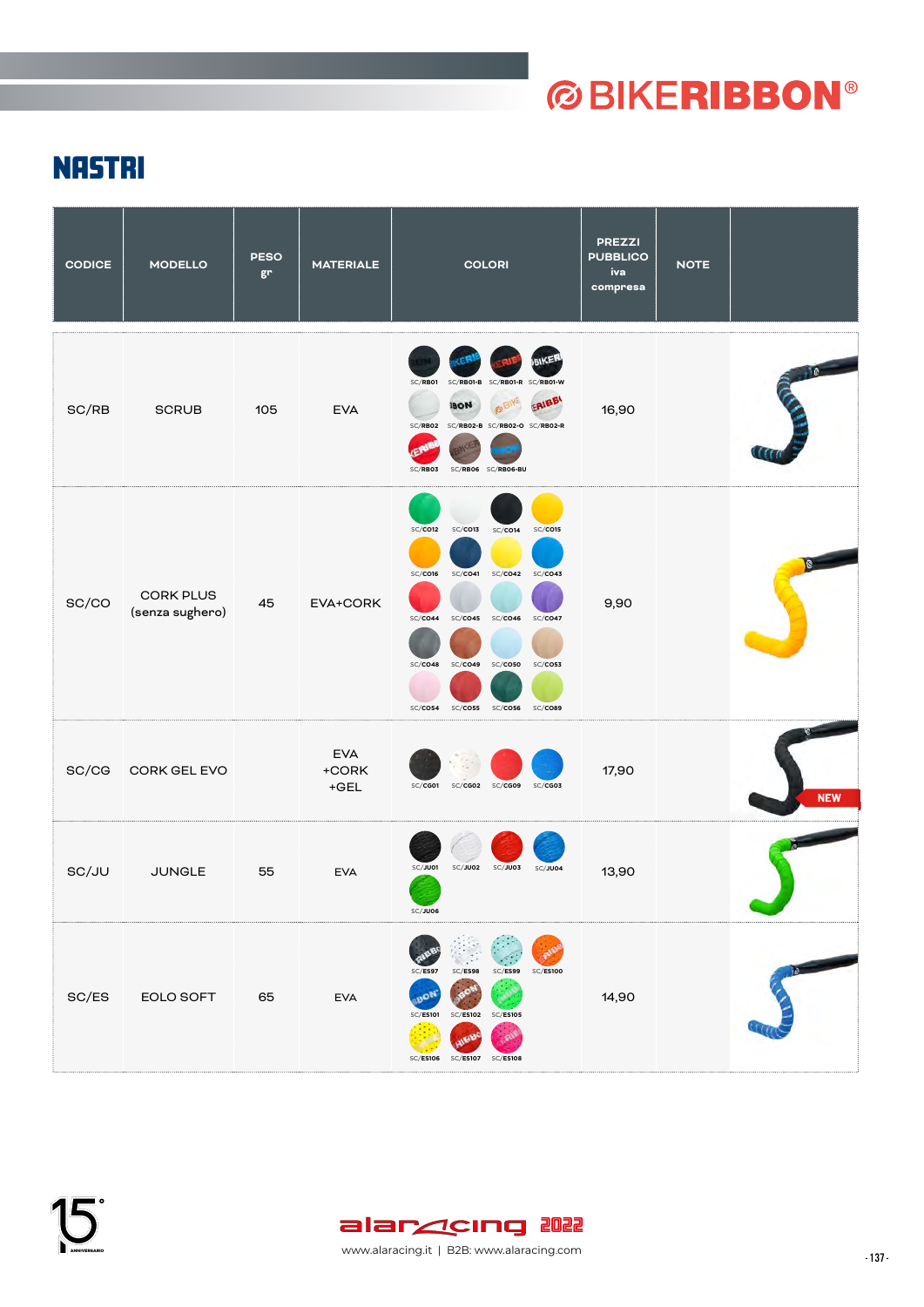#### **MANOPOLE**

|                                                                                                                                                                                                                                      | <b>CODICE</b> | <b>MODELLO</b>                | <b>PESO</b><br>gr | <b>COLORI</b>                                                                                                                                                                                                                                                                                                  | <b>PREZZI</b><br><b>PUBBLICO</b><br>iva<br>compresa | <b>NOTE</b> |
|--------------------------------------------------------------------------------------------------------------------------------------------------------------------------------------------------------------------------------------|---------------|-------------------------------|-------------------|----------------------------------------------------------------------------------------------------------------------------------------------------------------------------------------------------------------------------------------------------------------------------------------------------------------|-----------------------------------------------------|-------------|
| 1.111                                                                                                                                                                                                                                | GRS40         | MANOPOLA<br><b>FREAK WAVE</b> | 70                | <b>GRS4003</b><br><b>GRS4004</b><br>GRS4005 GRS4007<br>GRS4001                                                                                                                                                                                                                                                 | 32,90                                               |             |
|                                                                                                                                                                                                                                      | <b>GRS30</b>  | GRIP SIO2<br><b>EXTRALITE</b> |                   | <b>GRS3002</b><br><b>GRS3003</b><br><b>GRS3004</b><br><b>GRS3001</b><br><b>GRS3007</b><br>GRS3005 GRS3006<br><b>GRS3009</b>                                                                                                                                                                                    | 21,90                                               |             |
|                                                                                                                                                                                                                                      | GRS10         | GRIP SIO2<br><b>SOFT</b>      | 75                | <b>GRS1001</b><br><b>GRS1002</b><br><b>GRS1003</b><br><b>GRS1004</b><br><b>GRS1005</b><br>GRS1006 GRS1007 GRS1008 GRS1009                                                                                                                                                                                      | 21,90                                               |             |
|                                                                                                                                                                                                                                      | GRS20         | GRIP SIO2<br><b>RACE</b>      | 55                | GRS2001<br>GRS2002<br>GRS2003 GRS2004<br><b>GRS2005</b><br>GRS2006 GRS2007 GRS2008 GRS2009                                                                                                                                                                                                                     | 21,90                                               |             |
| <b>Contract Contract Contract Contract Contract Contract Contract Contract Contract Contract Contract Contract Contract Contract Contract Contract Contract Contract Contract Contract Contract Contract Contract Contract Contr</b> | GRL10         | <b>GRIP EVA</b><br>a sa sa    | 80                | <b>GRL1002</b><br><b>GRL1004</b><br><b>GRL1001</b><br><b>GRL1003</b><br><b>GRL1005</b><br><b>GRL1007</b><br><b>GRL1006</b><br><b>GRL1008</b><br><b>GRL1009</b><br><b>GRL1010</b><br><b>GRL1011</b><br><b>GRL1012</b><br><b>GRL1013</b><br><b>GRL1016</b><br><b>GRL1017</b><br><b>GRL1018</b><br><b>GRL1030</b> | 19,90                                               |             |





- 138 - www.alaracing.it | B2B: www.alaracing.com